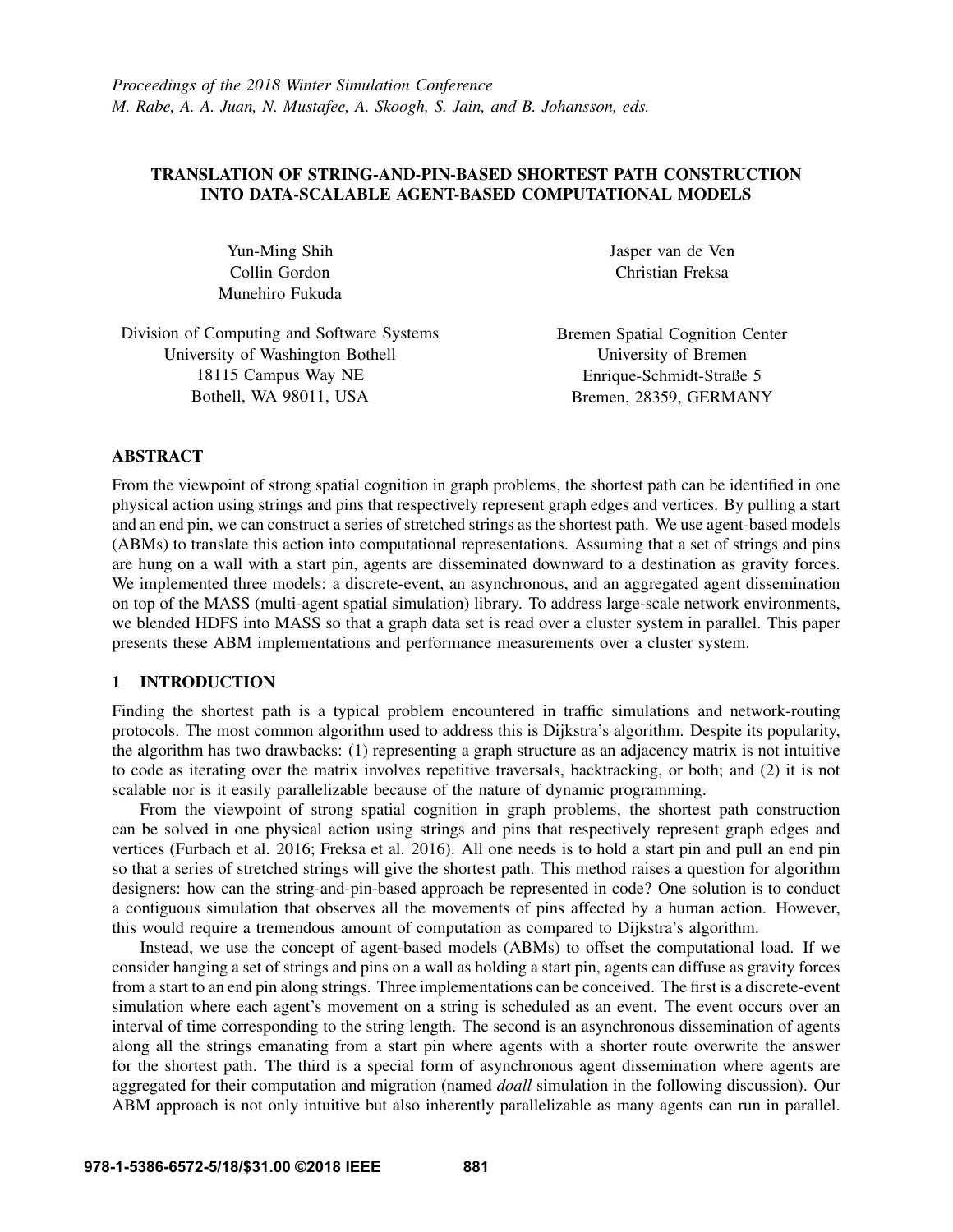## *Shih, Gordon, Fukuda, van de Ven, and Freksa*

Despite that, its execution performance would not yet be comparable to Dijkstra's algorithm in small scale graphs, because of agent creation, migration, and termination overheads.

Given these backgrounds, we are pursuing the following two goals to model and run the string-and-pinbased shortest path construction in an acceptable time: (1) maintaining the ABM intuitive programmability and (2) targeting large-scale and dynamically-changing network environments. For this purpose, we have described and executed the above-mentioned three implementations of string-and-pin approach on top of the MASS (multi-agent spatial simulation) library (Chuang and Fukuda 2013), and have blended HDFS (http://hadoop.apache.org) into MASS so that a large scale graph dataset can be read into a cluster system in parallel. This paper presents our implementations and performance measurements.

The rest of this paper is organized as follows: Section 2 discusses about potential computational representations of string-and-ping-based shortest path construction and applies ABMs to the original algorithm; Section 3 explains the MASS parallelization of the ABM implementations; Section 4 analyzes MASS execution performance; and Section 5 concludes the outcomes.

# 2 COMPUTATIONAL REPRESENTATIONS OF STRING-AND-PIN-BASED SHORTEST PATH

This section considers four computational representations to run the string-and-pin-based shortest construction that was proposed from the strong spatial cognition's viewpoint in (Freksa et al. 2016). They are a direct computational representation and a gravity-based computational representation, where the latter can be even coded in three different agent migrations: a discrete-event, an asynchronous, and an aggregated (or *doall*) migration.

# 2.1 An Approach Using Strings and Pins

The original idea of strong spatial cognition in graph problems finds a shortest path using strings and pins, each respectively representing vertices and edges (see Figure 1). Given a start and an end point, the shortest path between them is identified by one physical action of fixing the start pin and pulling the end pin outward or just simply pulling both pins away until they can no longer move apart due to the fully stretched strings between them, in which case we can measure the length of the stretched strings as the shortest path.



Figure 1: Shortest path construction using strings and pins.

# 2.2 Direct Computational Representation

While the string-and-pin-based shortest path construction completes in one physical motion (i.e., pulling two pins away at once), its direct simulation would not run in  $O(1)$ . As illustrated in Figure 2-(a), we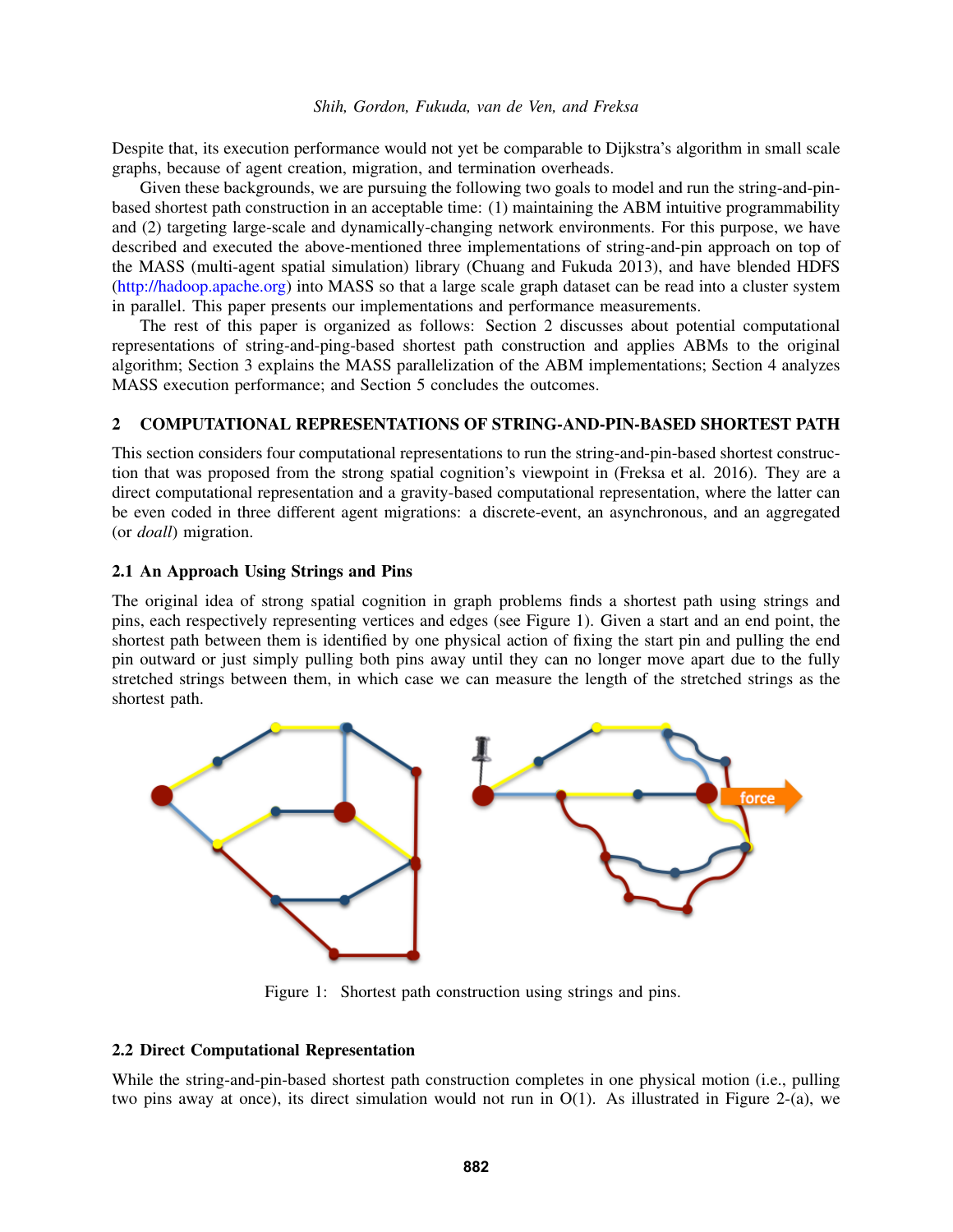#### *Shih, Gordon, Fukuda, van de Ven, and Freksa*

can represent pins as objects or agents that can move over a simulation space. There the agents maintain their communication channels, each representing a string that connects two pins mapped to the agents. The simulation gets started with moving the end pin (or the end agent) rightward gradually, so that the other pins (or agents) can move in response to the dynamic strength of strings pulled by the end pin. This results in contiguous but not discrete-event simulation. Although the computational complexity at a given simulation time will be  $O(|V|^2)$  where  $V = \#vertices$ , a question is how precisely these pins (or agents) should move. Furthermore, regardless of this precision of time advances, the number of time ticks required for this direct simulation will be proportional to the length of the shortest path between a given set of start and end pins. Therefore, the total computational complexity is upper bound to  $l|V|^2$  where  $l =$  the distance between two mutually furthest pins.

#### 2.3 Gravity-Based Computational Representation

Pulling two pins can be also realized by using gravity in the real world. This modification intends to fix the start pin on a wall and allow gravity to pull the other pins towards the ground – see Figure 2-(b). This effectively stretches the strings and reaches all the other pins including the endpoint. This physical motion can be simulated in discrete events where gravity forces disseminate from the start pin along its emanating strings down to all the other pins in parallel. In an actual implementation, we may represent gravity as agents, each scheduling its next movement as a discrete event whose timing is the same as the edge weight on this agent's direction. We conclude that the very first agent that has reached a given end point carries the shortest path information.



Figure 2: Two computational representations of string-and-pin approach.

If we remove the discrete-event concept from this gravity-based computational representation, it will simply behave as information diffusion (i.e., asynchronous gravity diffusion) from a given start to all the other pins. This asynchronous agent migration has advantages and disadvantages particularly when applied to a cluster system. An advantage is that we can get rid of overhead incurred by inter-agent synchronization and event retrieval among cluster nodes. On the other hand, a disadvantage is that a large number of gravity agents will be spawned and flooded chaotically over the underlying cluster system. To mitigate both agent synchronization and flooding overheads, we can aggregate agent computation and migration in a batch,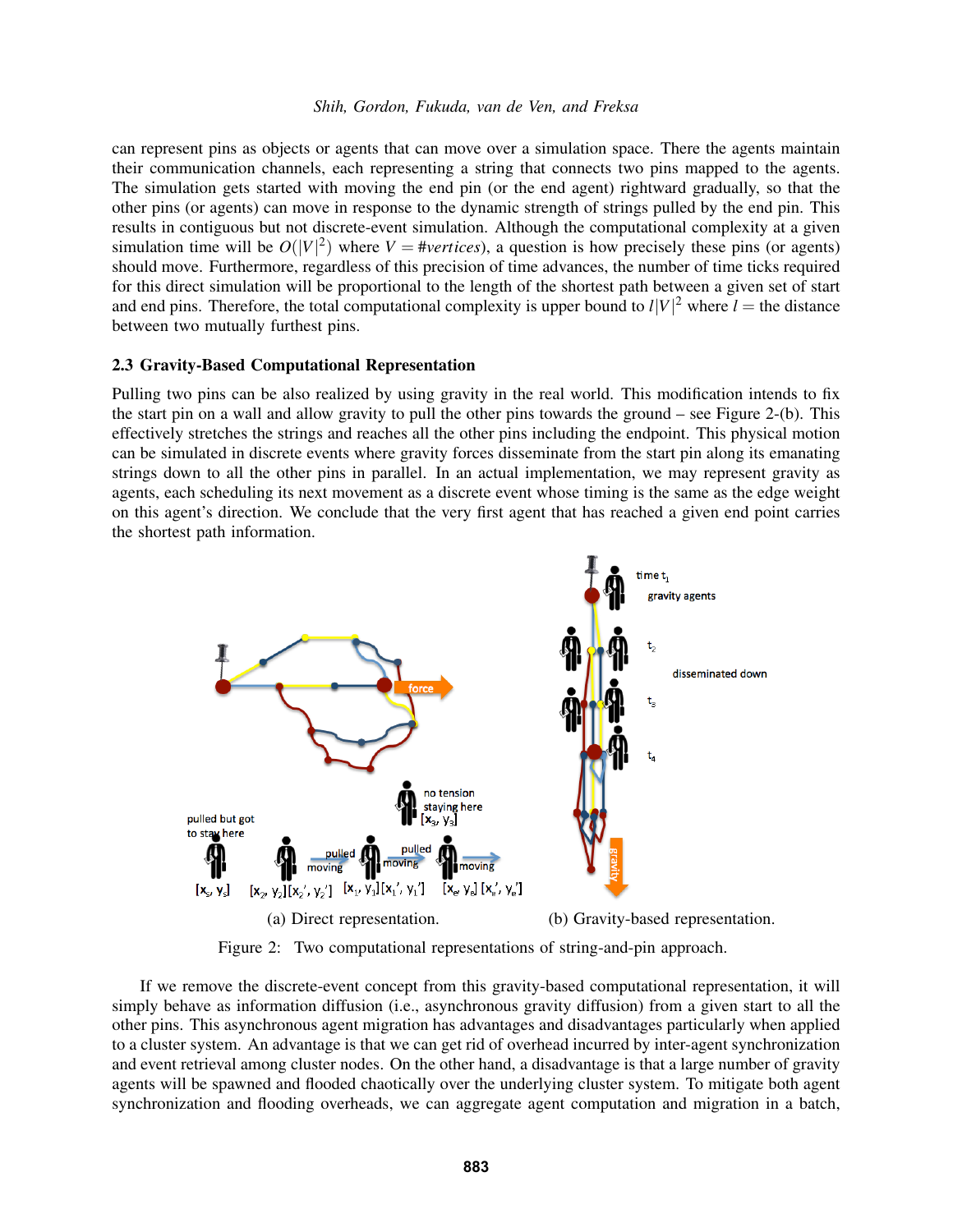which we call *doall* migration. Yet, we have to note that, while information diffusion intends to flood the same information over an entire network, discrete-event simulation stops the computation as soon as the first gravity agent arrives at a given destination.

The worst case scenario is having to examine all potential paths regardless of the approach we use. When an agent encounters multiple edges at the current vertex, it must spawn the same number of children as #*edges*−1 where it will choose one of the emanating edges for itself to move along. Therefore, we expect that the computational complexity is *O*(#*agents*) where #*agents* is the total number of agents spawned.

## 2.4 Related Work

Since shortest path algorithms are key to route planning in scalable road networks, various improvements have been made so far to perform faster than Dijkstra's algorithm. For instance, highway hierarchies represent a hierarchical structure of streets, boulevards, and highways, which are more realistic and capable of bypassing unnecessary route computation. More generalized are contraction hierarchies that iteratively contract the least important vertex by replacing paths going it through with a shortcut (Geisberger et al. 2012). Time-dependent contraction hierarchies have addressed dynamic changes in traffic. However, contraction hierarchies introduce many additional edges and thus require more memory space. An MPIbased parallelization facilitated distributed memory to contraction hierarchies and accelerated distributed query processing (Kieritz et al. 2010). Although we use agent-based parallelization, our focus is placed on computational representations on strong spatial cognition but not necessarily on pursuit of fast routeplanning techniques. In the next section, we will show how the MASS library implements each of the approaches proposed for the string-and-pin-based shortest path algorithm.

## 3 AGENT-BASED PARALLELIZATION

To describe and parallelize the shortest path search with agents, we use the MASS (multi-agent spatial simulation) library we have implemented in Java, C++, and CUDA. The following discussions focus on the Java version.

## 3.1 MASS Library

The MASS library distinguishes two classes of objects: *Places* and *Agents*. *Places* are objects in a multidimensional array that is mapped over a cluster system. Each array element is called *place*, accessed with a cluster-independent logical index, and capable of exchanging information with others. *Agents* is a group of mobile *agent* objects capable of carrying its internal state from one place to another, communicating with their current place, and using their current place to communicate with other nearby agents.

As illustrated in Figure 3, the MASS library uses a collection of multithread processes, each spawned from JSCH (http://www.jcraft.com/jsch) onto a different cluster node to manage a portion of places and agents residing there. It hides all platform-dependent, parallel-programming constructs. Instead, model designers can perform parallel execution of places and agents, using the method calls summarized in Table 1.

| <b>Methods</b>                | Specifications                                                  |
|-------------------------------|-----------------------------------------------------------------|
| Places.callAll(function):     | invokes each place's function in parallel.                      |
| Places.exchangeAll(function): | allows each place to collect data from its neighbors' function. |
| Places.exchangeBoundary():    | exchanges boundary information among neighboring places.        |
| Agents.callAll(function):     | invokes each agent's function in parallel.                      |
| $Agents.maxageAll()$ :        | performs agent spawning, terminating, and moving operations.    |

Table 1: A list of MASS methods.

In addition to parallel places/agents execution, the MASS library also facilitates parallel I/O for NetCDF (https://www.unidata.ucar.edu/software/netcdf) and text files. Each place can open an identical file if not yet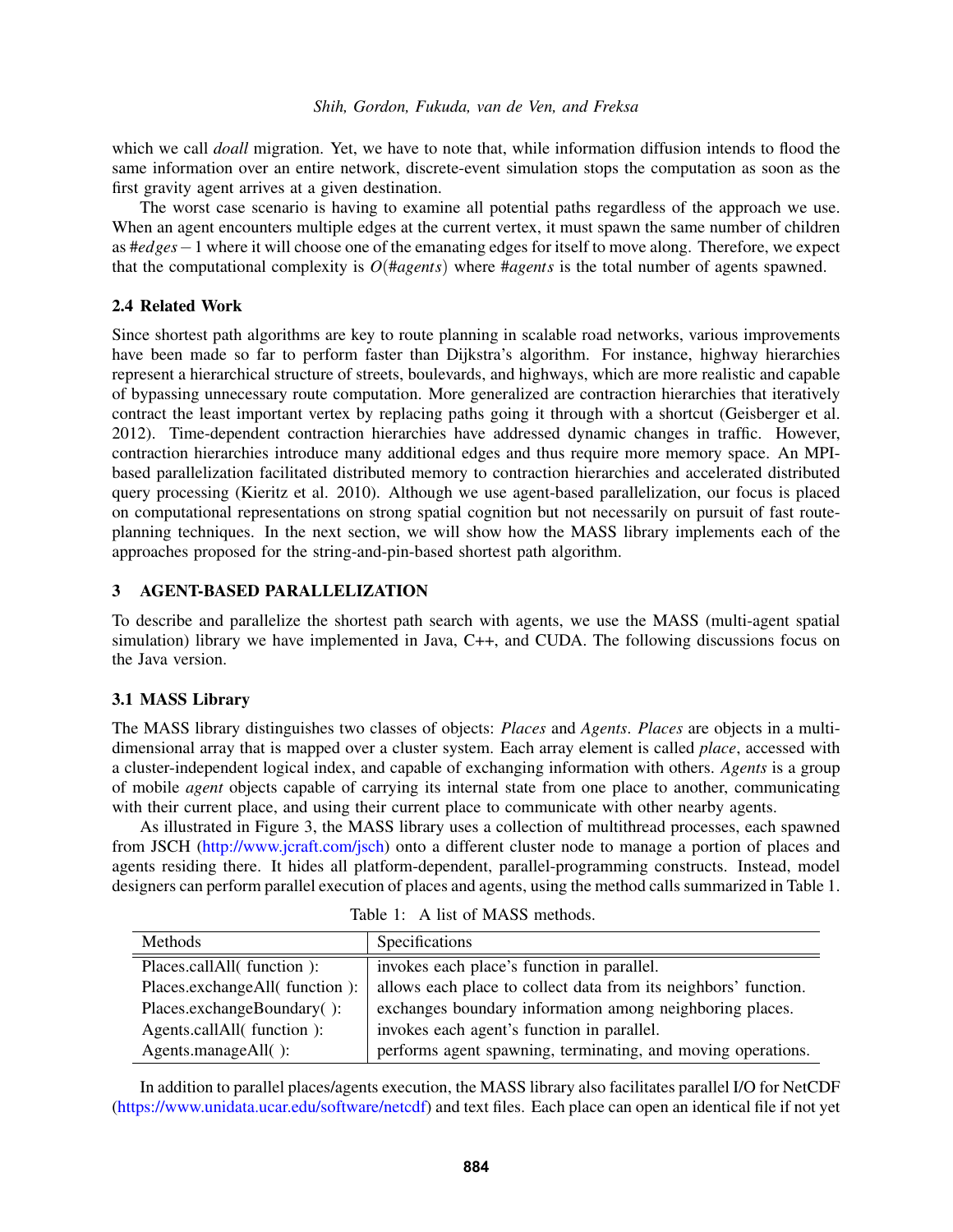opened and thereafter read/write only its corresponding file data, using the built-in functions: *Place.open( fn )*, *read( fd )*, *write( fd, bytes )*, and *close( fd )*, where *fn* is a file name and *fd* is a file descriptor. The MASS parallel I/O (Shih 2018) partially uses HDFS to duplicate a given file as many times as the number of cluster nodes, thus each maintaining at least one replica. Once the file has been automatically made available at each cluster node's */tmp* directory, the MASS parallel I/O allows all places to read their own file data in parallel. When places simultaneously invoke *write()* and *close()*, their data chunks are temporarily stored in */tmp*, thereafter collected back to the master node, and finally assembled as one consistent file.

### 3.2 Discrete-Event Model

Using the MASS library, we have translated the string-and-pin-based shortest path construction into a discrete-event model of agent migration. Figure 4 describes the agent behavior composed of two functions: *onArrival( )* and *departure( )*. Upon an arrival at a new vertex, the agent deposits its footprint to the current vertex, (showing where it came from) and spawns new children. Thereafter, all the agents including the parent and children migrate to their next vertex.



Figure 3: The MASS (multi-agent spatial simulation) architecture.

Figure 4: Agent behavior on arrival at and departure from a vertex.

Figure 5 shows a code snippet of the *main( )* function that starts MASS (line 3), creates a street map (lines 4-5) and populates the very first gravity agent (line 7). The *Argument(10, 0, 0)* in line 6 is passed to the agent's constructor, denoting *place[10]*, *place[0]*, and *time 0* as its destination pin, start pin, and first migration time respectively. Thereafter, the execution goes into a *for*-loop in line 9 that repetitively calls gravity agents' *departure( )* and *onArrival( )* functions (lines 10 and 13). When an agent has reached the end pin, it returns −1 from *onArrival( )* (line 14), which finishes the simulation (line 18).

Figure 6 describes the gravity agent's behavior. When initialized, each agent receives the final destination, the next place to hop, and the time to go (line3). Upon an *onArrival( )* call (line 11), an agent deposits its footprint to the current vertex and spawns new children (lines 16 and 19). In *departure( )* (line 5), when the simulation time has come to its departure time (line 7), the agent migrates to the next vertex (line 9).

#### 3.3 Asynchronous Model

The discrete-event model shown above can be converted into an asynchronous model by allowing gravity agents to migrate over a given map freely without waiting for the next event to be fired. However, the first agent that arrived at a given destination is no longer guaranteed to find the shortest path from the start pin. Therefore, as shown in Figure 7, *main( )* must collect all the agents that have finished their travel (i.e., #agents should be 0 or *gravity.nAgents()* = = 0). Figure 8 shows the changes to the agent behavior. Agents no longer have to be concerned with timing (lines 6-7). Instead, each *place.footprint* should be used to record the current travel cost from the start pin (line 17). Only agents whose travel cost is shorter than the current footprint can continue migrating to the next place, otherwise they will be terminated (line 13).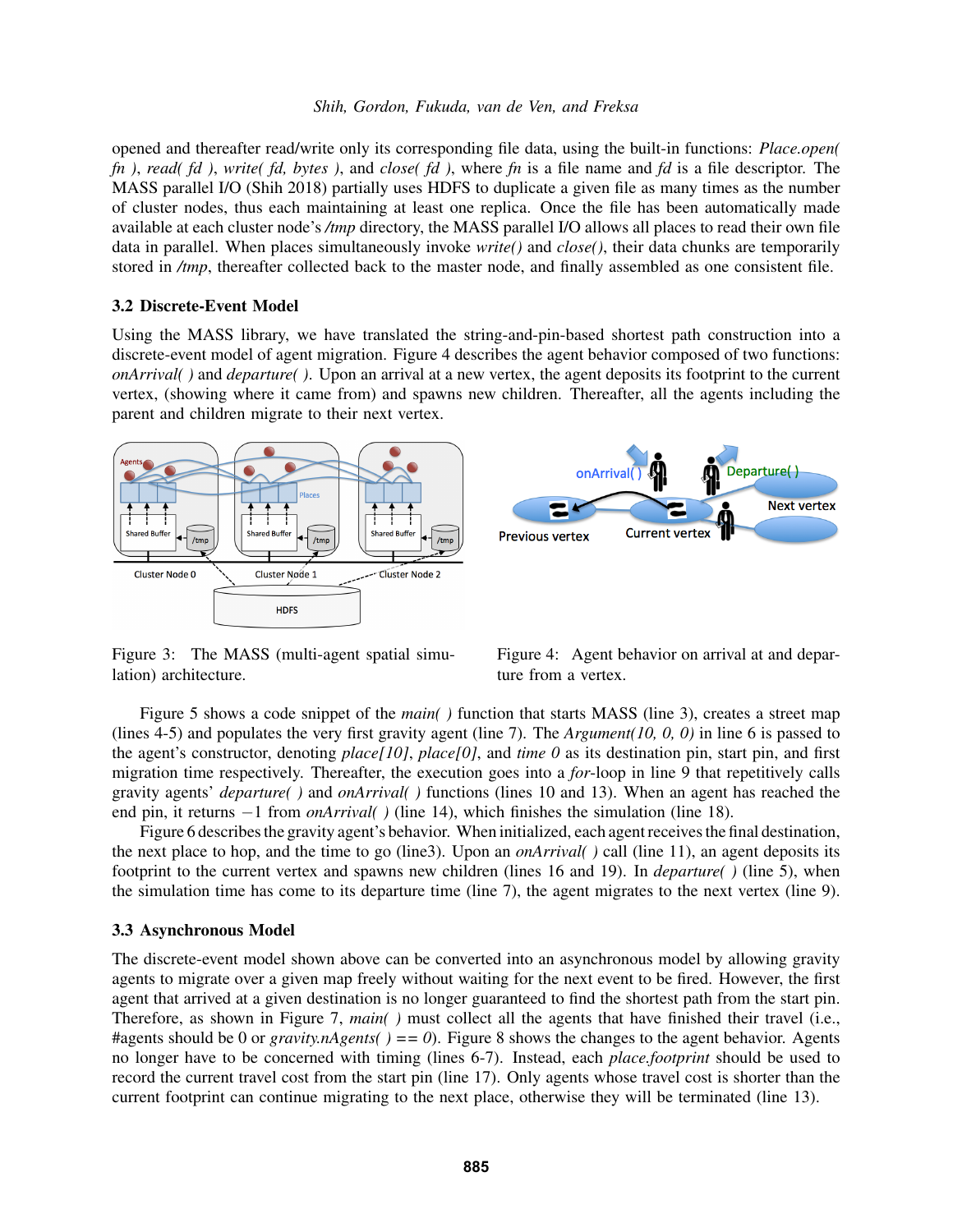```
1public class DiscreteEventModel {
2 public static void main(String[] args) \{3, \text{MASS. init}():
 \frac{3}{4} MASS.init( );<br>4 Places map =
 4 Places map = new Places(1, Map, nVertices);<br>map.callAll(Map.init_);
5 map.callAll(Map.init_);<br>6 Argument arg = new A
        Argument arg = new Argument(10, 0, 0);
 7 Agents ag = new Agents(2, Gravity, arg, map,
               1);
8 int nextEvent = -1;<br>9 for (int t = 0; ; time
9 for (int t = 0; ; time = nextEvent) {<br>10 ag.callAll(Gravity departure: time
           ag.callAll(Gravity.departure ; time);
11 ag.manageAll( );
12 Integer[] allEvents<br>13 = ag.callAll(Grav
13 = ag.callAll(Gravity.onArrival.);<br>14 if ((nextEvent = minInt(allEvents))
           \mathbf{if} ((nextEvent = minInt(allEvents)) == -1)
15 break;
16 ag.manageAll( );
17 }
18 MASS.finish( );
19 } }
```

```
1public class Gravity extends Agent {
 2 public Gravity(Argument arg) {
 3 dest = arg.dest; next = arg.next; dept = arg.
              dept;
 4 }
 5 public void departure(Integer time) {<br>6 int currTime = time.intValue();
        \text{int} currTime = time.intValue( );
 7 if (currTime == dept) { // my departure time?
8 prevVertex = place.index;<br>9 migrate(nextNode):
9 migrate(nextNode);<br>10 } }
     \} }
11 public Integer onArrival(Integer time) {
12 if (place.footprint == -1 || place.index ==
               dest) {
13 dept = -114 kill( );
\begin{array}{c} 15 \\ 16 \end{array} } else {<br>16 place.
16 place.footprint = prevVertex;<br>17 Argument\lceil \cdot \rceil args
          Argument[] args
18 = createArg(place.neighbors−1, dept);<br>19 spawn(args);
19 spawn(args);<br>20 dept = time \cdotdept = time + place.neighbors[0].weight;21 }
22 return dept;
23} }
```
Figure 5: Main in the discrete event model.

Figure 6: Agents in the discrete event model.

# 3.4 DoAll Model

The *doall* model is a special form of asynchronous model where we aggregate agent computation and migration. Figure 9 shows the aggregation in *main()*. The *doAll()* function receives a list of agent methods (line 10), each called simultaneously as in *callAll()*. It differs from *callAll()* in that *doAll()* does not synchronize among cluster nodes. Furthermore, each time *doAll()* completes a given agent method, it automatically invokes *manageAll()* that handles agent creation, termination, and migration. The advantages of *doall* are two-fold: (1) mitigating the number of cluster-wide synchronizations and (2) controlling chaotic agent flooding over a graph.

# 3.5 Logical Network Construction Using HDFS

In the previous sub-sections, we have focused on only the descriptions of agent behavior. Obviously before agents start their travels, *Places* must construct a street map over a cluster system. This corresponds to *map.callAll(Map.init<sub>-</sub>)* in Figure 5's line 5. We prepare a text file that has described a street map in an adjacency matrix where each row lists distances from a given vertex to the others. When each place calls *init()* as shown in Figure 10, it is guaranteed to simultaneously capture only the corresponding row of the matrix file (line 10) so that it can internally maintain its neighbors and their distances (see Figure 11).

The MASS parallel file I/O addresses two typical problems in allocating spatial data over a cluster system. One is to use HDFS for the purpose of preventing the master node or NFS from behaving as a bottleneck of data distribution. The other is to allow a user to generate a random graph in a file in advance rather than create a graph in a simulation program on the fly. The latter case is familiar to many graph applications that need to generate a different random graph repeatedly to find a particular graph relation such as a network motif (Andersen et al. 2016). The problem is how to generate an identical graph between sequential and parallel settings. A cluster system must maintain the same sequence of random number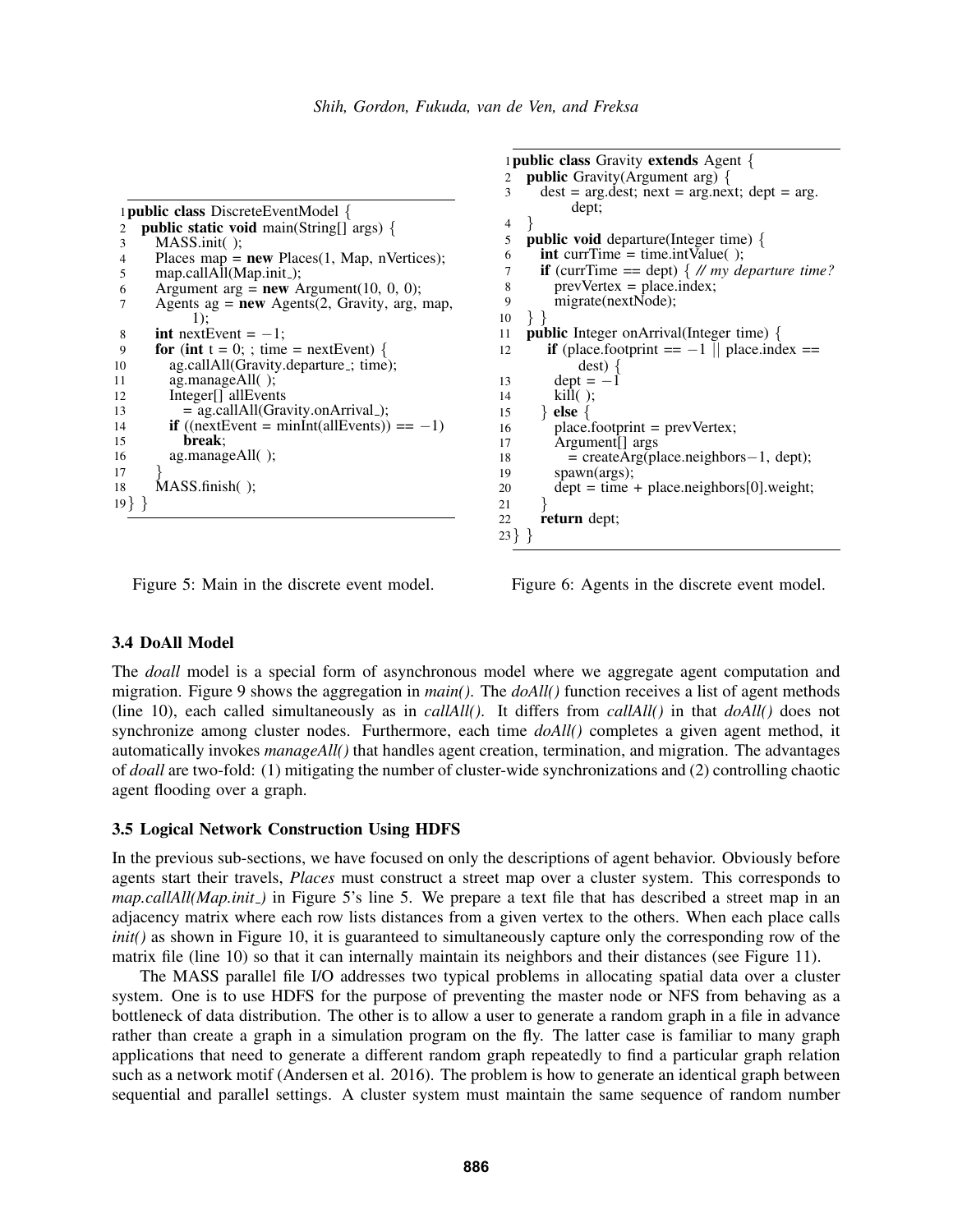| -9                       | for (int $t = 0$ ; ; time = nextEvent) {              |  |  |  |
|--------------------------|-------------------------------------------------------|--|--|--|
| 10                       |                                                       |  |  |  |
| 11                       |                                                       |  |  |  |
| 12                       |                                                       |  |  |  |
| 13                       |                                                       |  |  |  |
| 14                       | <b>if</b> ((nexstEvent = minInt(allEvents)) == $-1$ ) |  |  |  |
| should be replaced with: |                                                       |  |  |  |
| 9                        | while (gravity.nAgents() > 0) {                       |  |  |  |

Figure 7: Main in the asynchronous model.

6 int currTime = time.intValue( $\cdot$ ); **if** (currTime == dept)  $\frac{7}{4}$  // *my departure time?* 

are no longer needed. The footprint should record the shortest cost (i.e., *dept*) from the start pin:

| 12 | <b>public</b> Integer on Arrival (Integer time) {             |
|----|---------------------------------------------------------------|
| 13 | $if(place.footprint \le = dept \mid \mid place.index == dest$ |
|    |                                                               |
| 14 | $dept = -1$                                                   |
| 15 | $kill()$ ;                                                    |
| 16 | else $\{$                                                     |
| 17 | $placefootprint =$                                            |
|    | dept; // instead of prevVertex                                |

Figure 8: Agents in the asynchronous model.

| 10 | ag.callAll(Gravity.departure_; time);                           |
|----|-----------------------------------------------------------------|
| 11 | $ag.manageAll()$ ;                                              |
| 12 | $Integer[]$ all Events                                          |
| 13 | $=$ ag.callAll(Gravity.onArrival);                              |
| 14 | $\cdots$                                                        |
| 15 | $\cdots$                                                        |
| 16 | $ag.manageAll()$ ;                                              |
|    | should be replaced with                                         |
| 10 | ag.doAll( new int[] {Gravity.departure_, Gravity.onArrival_} ); |

Figure 9: Main in the doall model.

generations over all nodes as the sequential version generates. A pair of vertices must be synchronized if they create a bidirectional edge, which results in cluster-node communication if these two vertices reside on a different node. Therefore, it is relatively easy to generate a graph file first and thereafter to let each cluster node read a different portion of the file, using the MASS parallel I/O.

# 4 EXECUTION PERFORMANCE

Given these three ABMs to represent the string-and-pin-based shortest path construction, we have evaluated their execution performance, using the University of Washington Bothell's shared Linux cluster: 16 Dell Optiplex 710 desktops, each with an Intel i7-3770 Quad-Core CPU at 3.40 GHz and 16 GB RAM. Our evaluation covers (1) our ABMs' parallel execution over the cluster system, (2) the effect of multithreaded execution, (3) the performance of MASS parallel I/O, and (4) execution overheads in discrete-event, asynchronous, and *doall* agent migrations. Regarding evaluation item 4, discrete-event simulation finishes its computation when the very first gravity agent reached the destination, whereas both asynchronous and *doall* agent migrations must wait for all agents to get terminated (i.e., until all nodes are thoroughly examined).

# 4.1 Parallel Execution over a Cluster System

Figure 12 presents the computation time of shortest path search in the discrete-event model. The model did not show any CPU scalability with up to eight cluster nodes while the graph could be stored in a single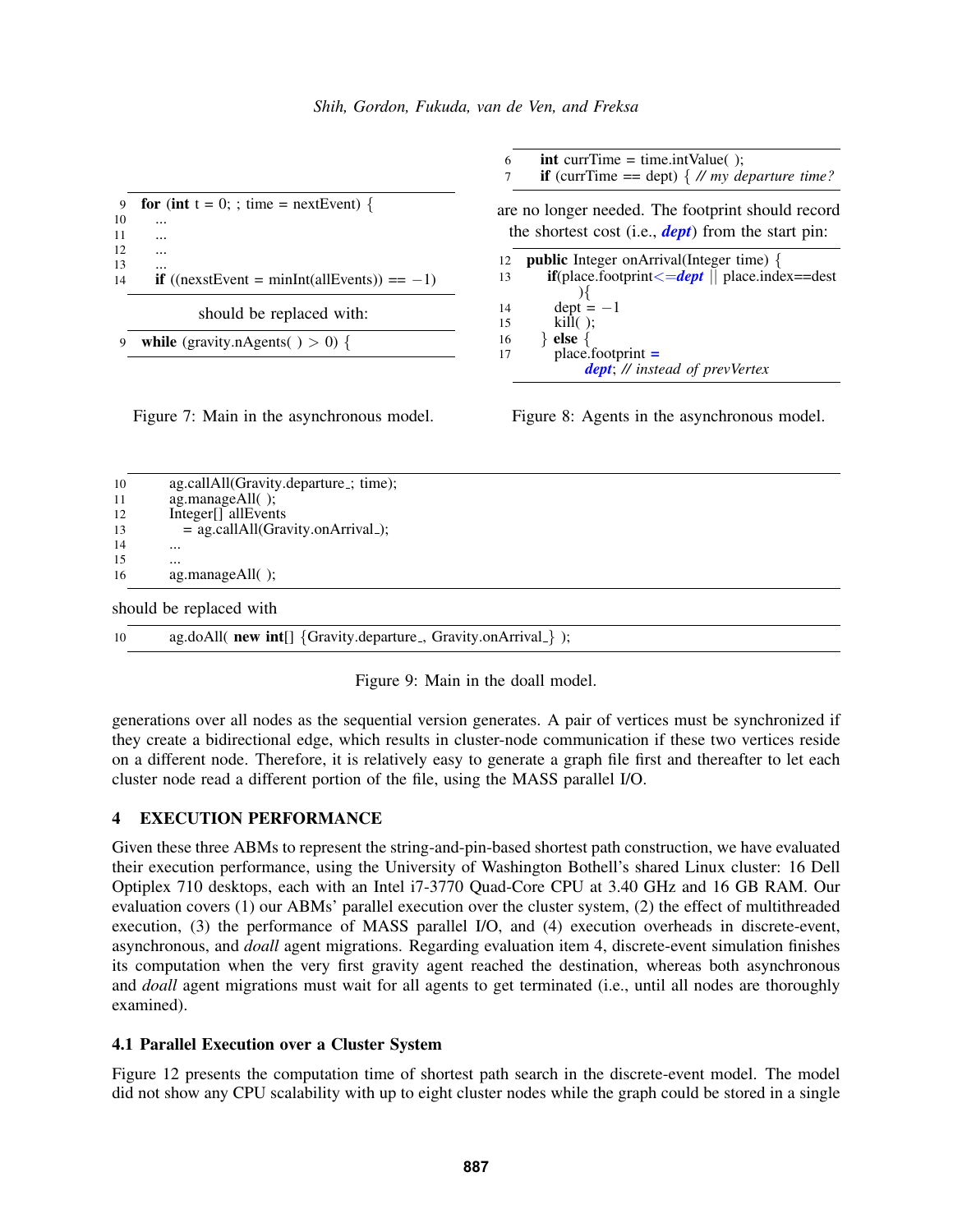```
1 public class Vertex extends Place \{2 public int[] neighbors = <b>null:
2 public int[] neighbors = null;<br>3 public int[] distances = null:
3 public int[] distances = null;<br>4 public int footprint = -1: //
     public int footprint = -1; // cost from the
            source
5 public Place(Integer arg) {<br>6 footprint = arg;
        footprint = arg;\tau8 public void init(String filename) {
9 int f = open(filename, 0);
10 Scanner data = new Scanner(new String(read(
              f));
11 Scanner values = new Scanner(data.nextLine()
               );
12 for (int i = 0; values.hasNextInt(); i++) {<br>13 int distance = values.nextInt();
13 int distance = values.nextInt();<br>14 if (distance \geq = 0) {
14 if (distance >= 0) {<br>15 implies neighbors List
                    neighborsList.add(new Integer(i));
16 distances.add(distance);
17 } } } }
```


Figure 10: Places initialization.

Figure 11: A logical network construction with MASS Places.

computing node (i.e., while the graph size stays below 2,048 vertices). We can infer that this is because of agent migration overheads. However, as we further increased a graph size, its entire graph could no longer fit to a smaller number of cluster nodes. Shortest path search over a graph of 16,382 vertices was able to complete only with eight computing nodes. This in turn means that our ABM demonstrated good memory scalability.

Figure 13 measured the entire execution of discrete-event model including graph creation over the cluster system. No CPU scalability was observed with up to 1,024 vertices. Beyond that number, the entire execution performed better with more cluster nodes. Similar to the computation-only performance, the entire execution shows better memory scalability. These results support the efficiency of the MASS parallel file I/O.



Figure 12: Computation time of discrete-event simulation.

Table 2 compares execution performance between Dijkstra's algorithm and eight-way parallel discreteevent simulation when they create a 2,048-node network and compute the shortest path. The parallel simulation can create an on-the-fly network so quickly, while performing much slower, even using eight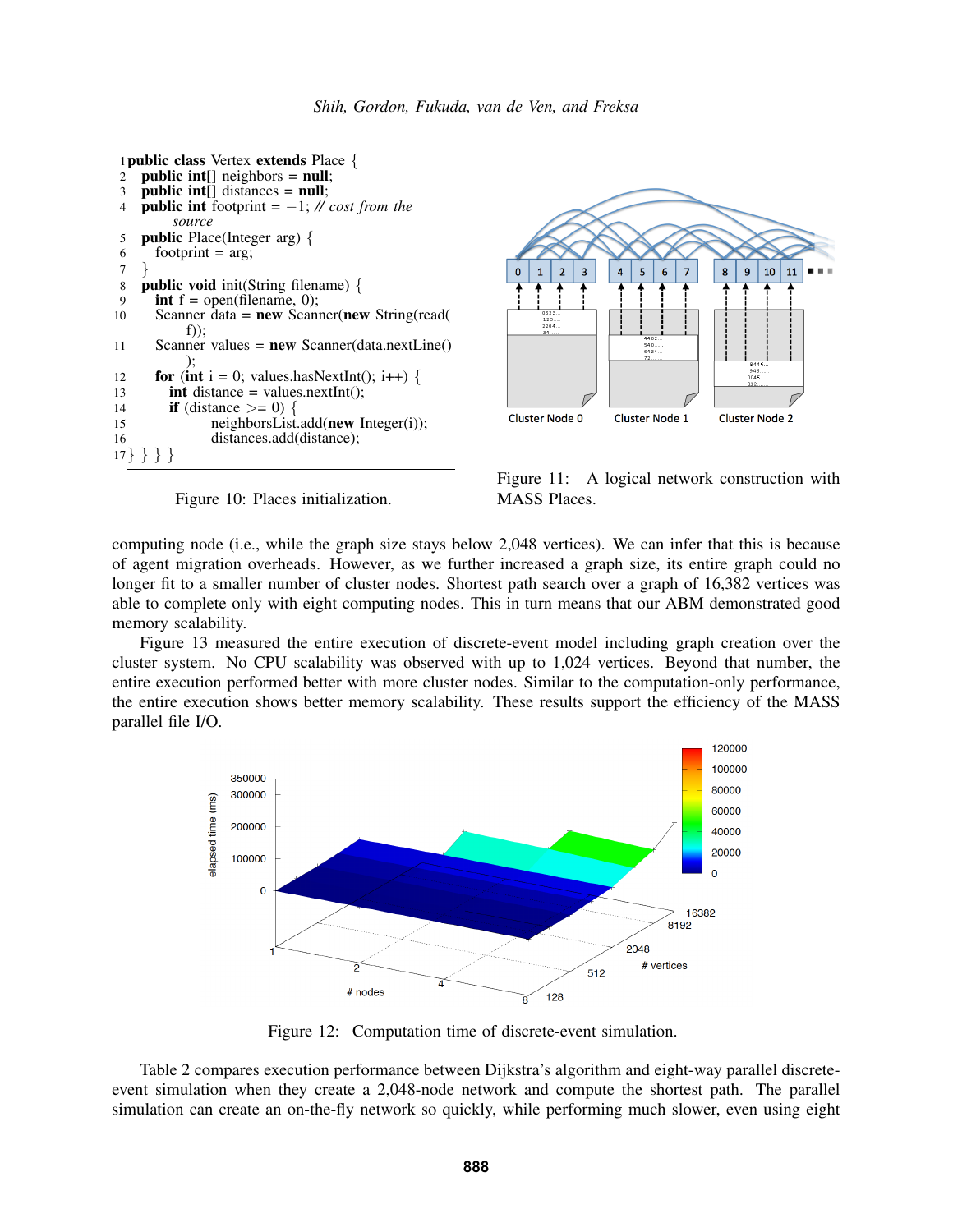*Shih, Gordon, Fukuda, van de Ven, and Freksa*



Figure 13: Total execution of discrete-event simulation including graph creation.

computing nodes, than Dijkstra's algorithm. Beyond 2,048 nodes, Dijkstra's sequential execution consumes the entire memory space in one computing nodes, and therefore parallelization using distributed memory enables scalable shortest path computation.

Table 2: Sequential Dijkstra's algorithm versus eight-way parallel simulation (milliseconds).

| Measures for a 2048-node network   Dijkstra's algorithm 8-way parallelization |        |       |
|-------------------------------------------------------------------------------|--------|-------|
| Network creation from file                                                    | 2.430  | 2.427 |
| On-the-fly network creation                                                   | 25.942 | 1,201 |
| Computation time                                                              | 19     | 3,435 |

### 4.2 Multithreaded Execution

Since each cluster node includes four CPU cores, we also evaluated the effect of multithreaded execution. Table 3 compares single, two-, and four-threaded executions of the discrete-event model. No performance improvements were observed. Since agents disseminate over a graph like a wave, they move to and reside on closer or even identical vertices (or places), multiple threads would compete for accessing the same memory space and thus increase cache thrashing.

# 4.3 Graph Creation Performance

In addition to the MASS parallel file I/O's CPU and memory scalability, we also measured its competence in graph creation. Figure 14 determines the thresholds for the MASS parallel I/O to outperform on-the-fly random graph creation. Although it could never perform faster than on-the-fly creation in single execution, the MASS parallel I/O worked faster on a graph beyond 1,024 vertices, when using two through to eight computing nodes.

Table 3: Multithreaded execution of discrete-event simulation (milliseconds).

|       |        | $\#$ vertices   1 thread 2 threads 4 threads |        |
|-------|--------|----------------------------------------------|--------|
| 128   | 692    | 715                                          | 701    |
| 2,048 | 43.586 | 43.264                                       | 43,076 |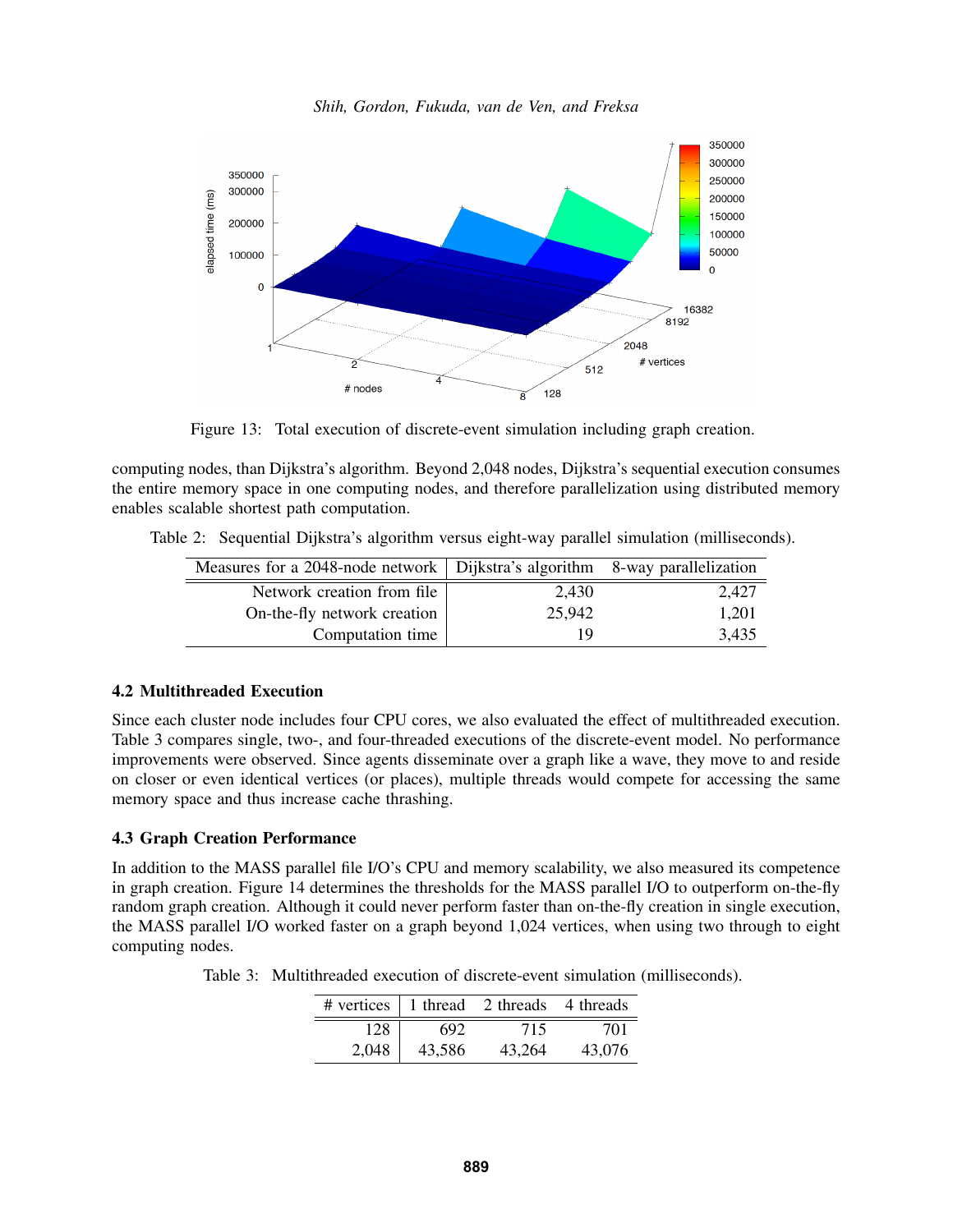

Figure 14: Graph creation from file data versus on the fly.

#### 4.4 Overheads in Discrete-Event, Asynchronous, and DoAll Migrations

Our performance evaluation revealed that the discrete-event model always performed better than asynchronous and *doall* models. Table 4 compares their execution performance when using eight cluster nodes. As scaling up the graph size, the difference in their execution performance even grew larger. To make matters worse, neither asynchronous or *doall* model could complete its computation in five minutes beyond 2,048 vertices.

Table 4: Computation time (in milliseconds) of discrete-event, asynchronous, and *doall* models.

|       | # vertices   Discrete event Asynchronous |       | Doall         |
|-------|------------------------------------------|-------|---------------|
| 128   | 803                                      | 1.138 | 1,216         |
| 2,048 | 12.438                                   |       | 60.569 59.113 |

Figures 15 and 16 give us hints about why they performed much slower than the discrete-event model. Figure 15 counts the total number of simulation cycles, each migrating all agents from one vertex to another during a simulation. For a smaller graph, the discrete-event model could walk an agent to the final destination in less cycles than the other two models. On the other hand, for a larger graph, the asynchronous and *doall* models completed their simulation in a fewer cycles. The problem is not the number of simulation cycles but the number of agents.

In Figure 16, solid lines observe the growth of cumulative number of agents spawned during a simulation. Both asynchronous and *doall* models exponentially increased the number of agents to walk over a graph. The dotted lines indicate the number of agents to walk per each cycle (i.e., *cumulative* #*agents*/#*cycles*). We can infer that this number in both asynchronous and *doall* models would jump up beyond 800,000 agents when searching for 4,096 vertices. This is the reason behind various run-time errors including using up memory, causing disk thrashing, and never completing computation.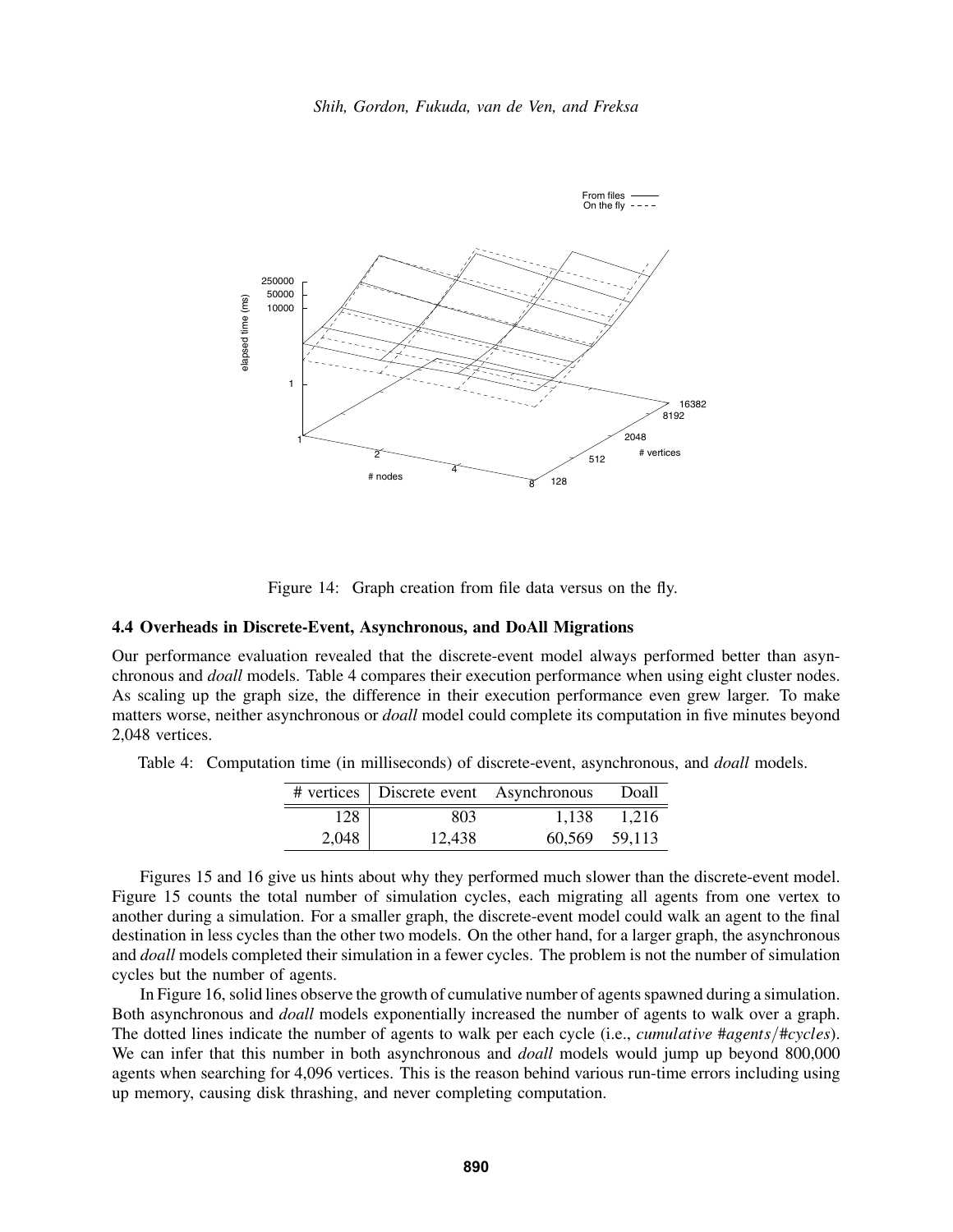In summary, although the asynchronous model can walk agents freely over a graph with less synchronizations and in a fewer simulation cycles, it causes the explosive growth of agent population. The *doall* model can slightly mitigate agent-spawning overheads, however this is not sufficient enough to yield better performance than the discrete-event model.





Figure 15: Total number of simulation cycles needed in discrete, asynchronous, and *doall* simulation.

Figure 16: The number of agents created in discrete, asynchronous, and *doall* simulation.

### 5 CONCLUSIONS

We examined ABMs to represent the string-and-pin-based shortest path construction that can complete in one human action by pulling both start and end pins apart and stretching strings between them. Our models walk agents over a graph as gravity forces and distinguishes three different implementations: discrete-event, asynchronous, and *doall* agent migration models. Our discussions and experiments have clarified that, while the discrete-event model needs logical-time management, thus yielding more complicated programmability than the other two, it demonstrates the best execution performance by pacing the agent dissemination and keeping its lower population. We also confirmed the efficiency of the MASS parallel file I/O that manages all */tmp* disks in a cluster system using HDFS. Our future work includes the following two tasks:

- 1. *Agent population control:* This new feature temporarily freezes an excessive number of agents, using Java serialization and resumes their execution when the population gets decreased sufficiently. We will apply it to both asynchronous and *doall* agent migration to see their improvements in both CPU and space scalability.
- 2. *GPU computing:* As we have developed MASS CUDA, we will port our ABMs to this platform and compare their execution performance with the C++ native execution of Dijkstra's algorithm.

Finally, the MASS library and its sample applications including our shortest-path search program are all available at the following website: http://depts.washington.edu/dslab/MASS.

## ACKNOWLEDGMENTS

We acknowledge funding through the DFG CRC 1320 EASE - Everyday Activity Science and Engineering (subproject P3 - Spatial reasoning in everyday activity).